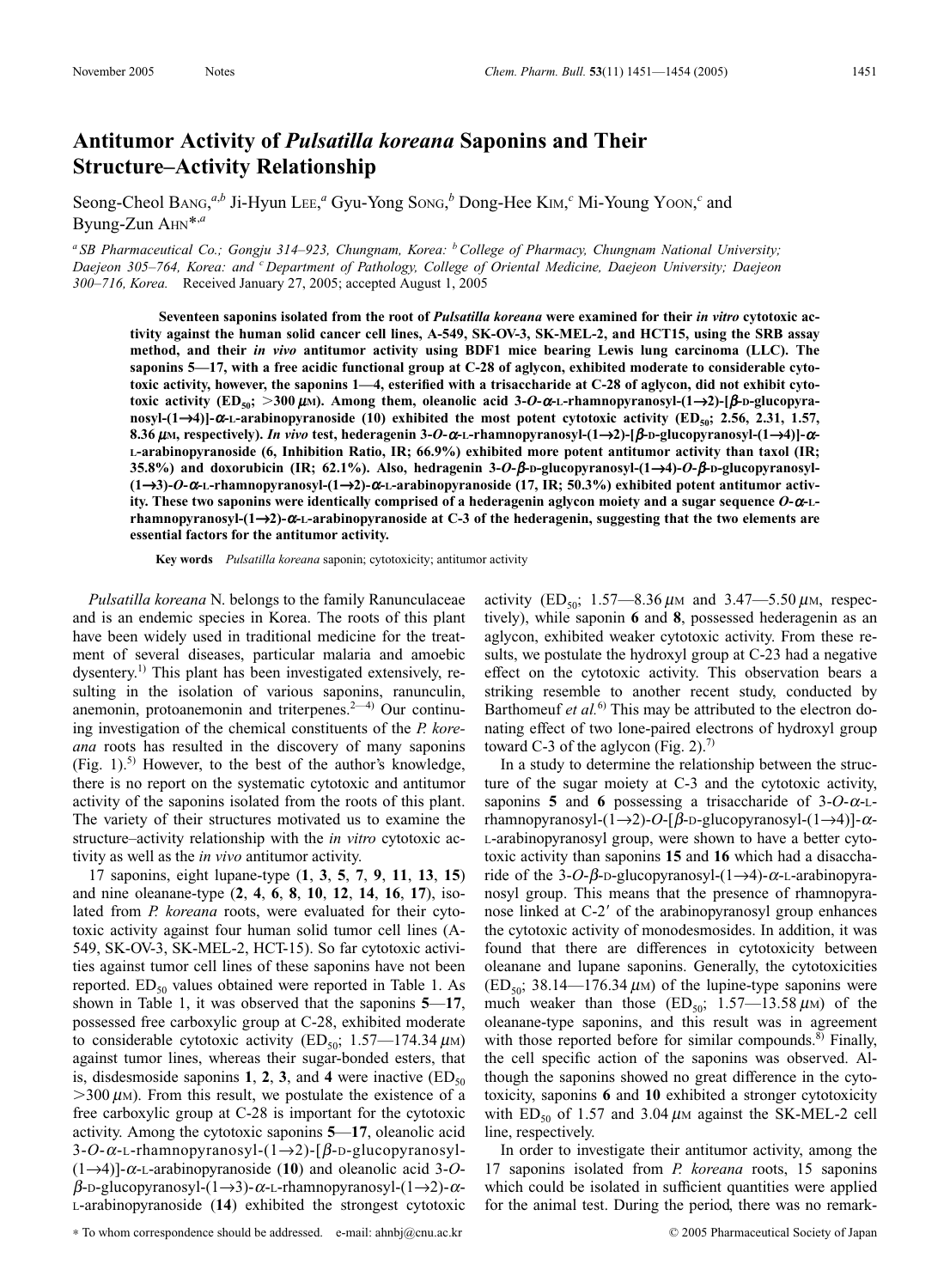| OR <sub>2</sub><br>HO   | $\begin{array}{c} 29 \\ 20 \end{array}$<br>Ê<br>$^{\frac{1}{2}}$ 23 | 28.OR <sub>4</sub>   |                      | HO.<br>HO<br>HO<br>`ОН<br>glc | $=S_1$<br>์rha<br>ÒН   |
|-------------------------|---------------------------------------------------------------------|----------------------|----------------------|-------------------------------|------------------------|
| OR <sub>1</sub><br>ara  | $\dot{\mathsf{R}}_3$<br>(1)                                         | $\sim 29$            | HO.<br>но<br>ОН      | HO.<br>НC                     | $S_2$                  |
|                         | 12                                                                  | $28$ OR <sub>4</sub> | ЮÍ<br>glc            | ĤО<br>ÒН<br>g/c               | ÒН                     |
| OR <sub>2</sub><br>HO   | â                                                                   | ő                    | $\frac{1}{10}$<br>HO | HO.<br>ЮÍ                     | ∽он<br>ОН<br>$S_3$     |
| OR <sub>1</sub><br>ara  | $\frac{1}{1}$ 23<br>$\mathsf{R}_3$<br>(II)                          |                      | HO<br>rha ÒH         | glc                           | $g/c$ $\widetilde{OH}$ |
| Saponin                 |                                                                     |                      |                      |                               |                        |
|                         | aglycon <sup>a</sup>                                                | $R_1$                | R <sub>2</sub>       | $R_3$                         | $R_4$                  |
| $\mathbf{1}$            |                                                                     | rha                  | glc                  | OH                            |                        |
| $\overline{\mathbf{c}}$ | (1)<br>(II)                                                         | rha                  | glc                  | OH                            |                        |
| 3                       | (1)                                                                 | rha                  | H                    | OH                            |                        |
| $\overline{\mathbf{4}}$ | (II)                                                                | rha                  | H                    | OH                            | $S_3S_3S_3S_3$         |
|                         | (1)                                                                 | rha                  | glc                  | OH                            | $\overline{H}$         |
| $\frac{5}{6}$           | (II)                                                                | rha                  | glc                  | OH                            | H                      |
| 7                       | (1)                                                                 | $S_1$                | Н                    | OH                            | H                      |
| 8                       | (II)                                                                | $S_1$                | H                    | OH                            | H                      |
| 9                       | (1)                                                                 | rha                  | glc                  | Н                             | Η                      |
| 10                      | (II)                                                                | rha                  | glc                  | Н                             | Η                      |
| 11                      | (1)                                                                 | rha                  | H                    | OH                            | H                      |
| 12                      | (II)                                                                | rha                  | Η                    | OH                            | H                      |
| 13                      | $\left( \mathrm{I}\right)$                                          | $\mathbf{S}_1$       | Η                    | Н                             | Η                      |
| 14                      | (II)                                                                | $S_1$                | H                    | Н                             | H                      |
| 15<br>16                | (1)<br>(II)                                                         | H<br>H               | glc<br>glc           | OH<br>OH                      | H<br>Η                 |

*a*) Lupane-type saponins expressed as (I) and oleanane-type saponins as (II).

Fig. 1. The Structures of Saponins Isolated from *P. koreana* Roots



Fig. 2. The Electron Donating Effect of Hydroxyl Group Attached at C-23 Has a Decreasing Effect on the Cytotoxic Activity of Saponins

able weight loss or evidence of toxicity by macroscopic examination of the organ in non-tumors-bearing mice treated with each samples (not shown). The saponins and their antitumor activity were displayed in Table 2. First of all, we detected that saponins **2**, **3**, and **4**, which contain an ester group at C-28 of aglycon, were inactive. With the exception of saponin **1**, this result was coincident with the cytotoxic activity mentioned above. The straight-linked trisaccharide moiety at C-28 appeared to interrupt the activity. Among the tested saponins with a free carboxylic acid group at C-28, an oleanane-type saponin **6** had the most potent antitumor activity (IR; 66.9%), and saponin **14** (IR; 48.8%) and **17** (IR; 50.3%) also showed a good antitumor activity. On the 17th day after tumor transplantation, four tumor masses extirpated from mice which were tested by these saponins was displayed with control in Fig. 2. All of them were more potent in the *in vivo* activity than Taxol® (IR; 35.8%) used as a positive control. There was not obvious co-relationship between the *in vitro* cytotoxicity and the *in vivo* antitumor activity. For example, it is very interesting to find that saponin **10** (IR;

Table 1. Cytotoxic Activity of Isolated *Pusatilla* Saponins against Four Human Cancer Cell Lines

| Saponins                | $ED_{50} (\mu M)^{a}$ |         |          |        |  |
|-------------------------|-----------------------|---------|----------|--------|--|
|                         | A-549                 | SK-OV-3 | SK-MEL-2 | HCT15  |  |
| 1                       | >300.0                | >300.0  | >300.0   | >300.0 |  |
| $\mathbf{2}$            | >300.0                | >300.0  | >300.0   | >300.0 |  |
| 3                       | >300.0                | >300.0  | >300.0   | >300.0 |  |
| $\overline{\mathbf{4}}$ | >300.0                | >300.0  | >300.0   | >300.0 |  |
| 5                       | 38.14                 | 36.27   | 37.44    | 40.06  |  |
| 6                       | 11.25                 | 13.17   | 3.04     | 11.86  |  |
| 7                       | 145.62                | 120.38  | 167.82   | 174.34 |  |
| 8                       | 13.27                 | 11.41   | 12.16    | 13.58  |  |
| 9                       | 135.28                | 114.32  | 165.54   | 171.29 |  |
| 10                      | 2.56                  | 2.31    | 1.57     | 8.36   |  |
| 11                      | 43.64                 | 38.90   | 39.67    | 49.04  |  |
| 12                      | 13.49                 | 13.71   | 14.12    | 14.17  |  |
| 13                      | 155.32                | 124.12  | 145.68   | 138.73 |  |
| 14                      | 4.24                  | 3.95    | 3.47     | 5.50   |  |
| 15                      | 41.35                 | 38.91   | 40.02    | 40.86  |  |
| 16                      | 9.58                  | 11.39   | 10.37    | 12.74  |  |
| 17                      | 10.73                 | 10.66   | 9.81     | 14.09  |  |
| Doxorubicin $^{b)}$     | 0.017                 | 0.094   | 0.036    | 0.792  |  |

*a*)  $ED_{50}$  value was defined as the concentration of compounds needed to reduce a 50% of absorbance relative to the vehicle-treated controls. The data are mean values of three experiments performed in triplicate. *b*) Doxorubicin as positive control.

37.8%) having oleanolic acid as an aglycon, which showed the strongest cytotoxic activity, had an inferior *in vivo* antitumor activity than saponin **6** having hederagenin. It was supposed that the hederagenin structure of **6** might enhance more bioavailability to modulate cell permeablization *via* complexation of sterol in the plasma membrane than the oleanolic acid of 10 in the mouse tumor tissue.<sup>9)</sup> As for the sugar moiety, saponin **6** having  $\alpha$ -L-rhamnopyranosyl- $(1\rightarrow 2)$ -[O- $\beta$ -D-glucopyranosyl- $(1\rightarrow 4)$ ]- $\alpha$ -L-arabinopyranoside at C-3 of aglycon had a more potent activity than saponin **8** (IR; 28.0%) which had  $\alpha$ -D-glucopyranosyl- $(1\rightarrow 3)$ -O- $\alpha$ -L-rhamnopyranosyl- $(1\rightarrow 2)$ - $\alpha$ -L-arabinopyranose at the same position. Also, in case of saponin possessing straight-linked trisaccharide chain, the addition of a glucopyranoside enhanced the antitumor activity. For instance, saponin **17**, produced by attaching one more glucopyranoside to C-4<sup>"'</sup> of glucopyranosyl moiety in saponin **8**, exhibited a significant increase of 22% in the antitumor activity. In contrast, saponins **12** or **16** due to eliminating a glucopyranoside from saponin **6** reduced the antitumor activity to 20.1 and 22.8%, respectively. These results indicate that both the binding position and the number of glucopyranoside linked with the sugar sequence  $O$ - $\alpha$ -L-rhamnopyranosyl- $(1\rightarrow 2)$ - $\alpha$ -L-arabinopyranoside of saponin 12 ( $\alpha$ -hederin) play an important role in the antitumor activity. This can be explained by the rate of glucose hydrolysis in the cell. Presumably, the C-4 position of  $\alpha$ -hederin than C-2" may be insensitive to glucose-hydrolase. Therefore the probability of reaching the active saponin to targeting site increases, suggesting that the activity is elevated. By the same token, increase in number of sugar increase the activity by declining the rate of hydrolysis, too. With regard to aglycon, saponin **5** having 23-hydroxybetulinic acid as the aglycon and the same sugar moiety as **6** had a lower antitumor activity (IR; 27.5%). The same phenomenon was observed for the pair of saponins **7** (no activity) and **8** as well as saponins **9** (IR; 6.3%) and **10**. It was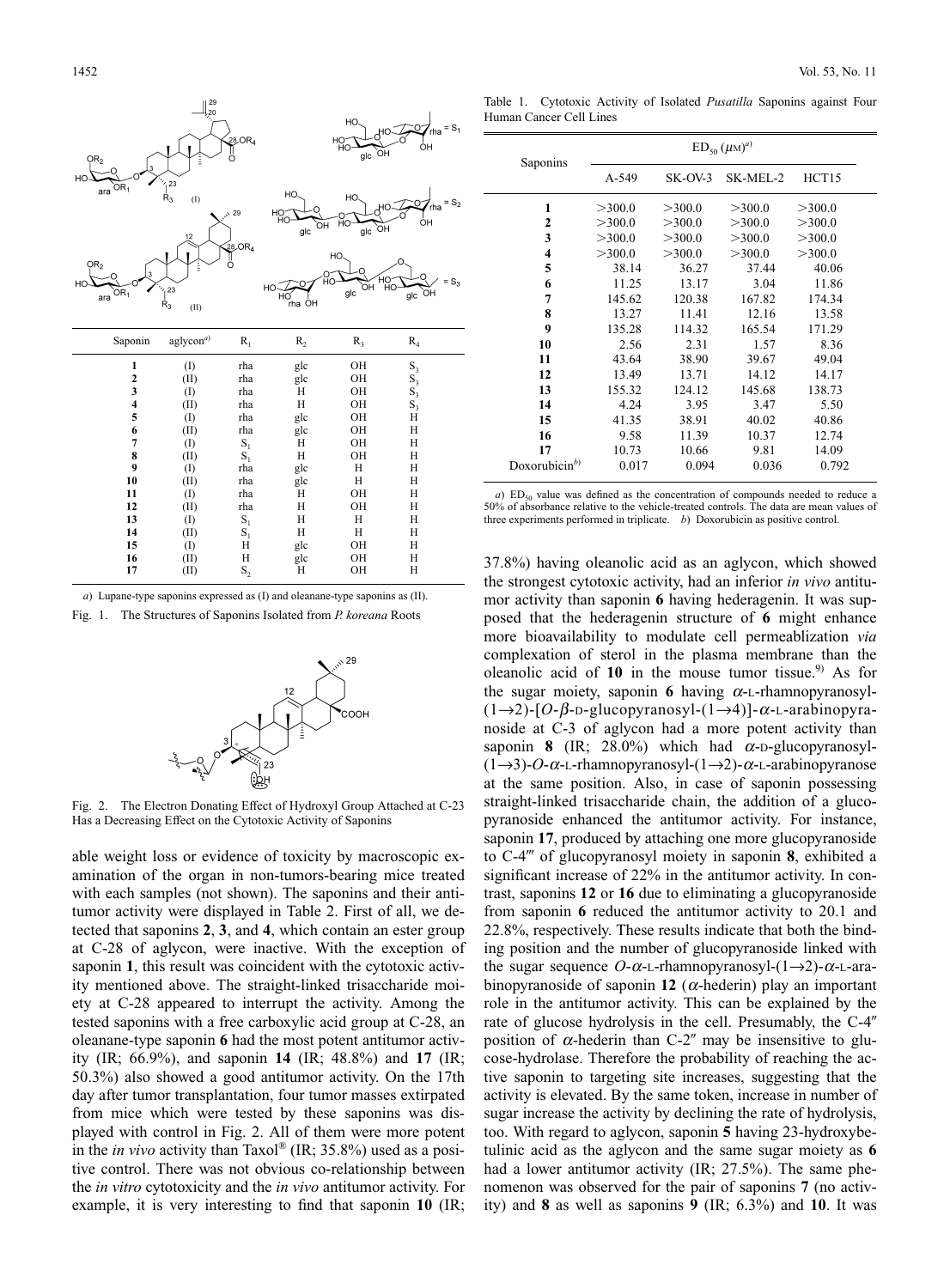|  | Table 2. Antitumor Activity of Isolated <i>Pulsatilla</i> Saponins on BDF1 Bearing LLC (%, Inhibition Ratio) |  |  |
|--|--------------------------------------------------------------------------------------------------------------|--|--|
|  |                                                                                                              |  |  |

| Saponins              | Chemical formular     | $MW^{b}$<br>(molecular weight) | Treatment dose $c$ ) |         | Antitumor activity <sup><i>a</i>)</sup> |
|-----------------------|-----------------------|--------------------------------|----------------------|---------|-----------------------------------------|
|                       |                       |                                | $\mu$ mol/kg/d       | mg/kg/d | T.V., $mm^3 \pm S.D.$ (I.R., %)         |
|                       | $C_{65}H_{106}O_{31}$ | 1382                           | 6.6                  | 9.1     | $1484.1 \pm 642.4$ (35.3)               |
| 2                     | $C_{65}H_{106}O_{31}$ | 1382                           | 6.6                  | 9.1     | $NA^{d}$                                |
| 3                     | $C_{59}H_{96}O_{26}$  | 1220                           | 6.6                  | 8.0     | NA                                      |
| 4                     | $C_{59}H_{96}O_{26}$  | 1220                           | 6.6                  | 8.0     | <b>NA</b>                               |
| 5                     | $C_{47}H_{76}O_{17}$  | 912                            | 6.6                  | 6.0     | $1663.0 \pm 283.5(27.5)$                |
| 6                     | $C_{47}H_{76}O_{17}$  | 912                            | 6.6                  | 6.0     | $759.2 \pm 327.7$ (66.9)                |
|                       | $C_{47}H_{76}O_{17}$  | 912                            | 6.6                  | 6.0     | NA                                      |
| 8                     | $C_{47}H_{76}O_{17}$  | 912                            | 6.6                  | 6.0     | $1651.5 \pm 212.4(28.0)$                |
| 9                     | $C_{47}H_{76}O_{16}$  | 896                            | 6.6                  | 5.9     | $2149.3 \pm 245.4$ (6.3)                |
| 10                    | $C_{47}H_{76}O_{16}$  | 896                            | 6.6                  | 5.9     | $1426.7 \pm 575.6$ (37.8)               |
| 11                    | $C_{41}H_{66}O_{12}$  | 750                            | 6.6                  | 4.9     | $1493.3 \pm 363.5$ (34.9)               |
| 12                    | $C_{41}H_{66}O_{12}$  | 750                            | 6.6                  | 4.9     | $1832.7 \pm 441.3$ (20.1)               |
| 13                    | $C_{47}H_{76}O_{16}$  | 896                            | 6.6                  | 5.9     | $NT^{e}$                                |
| 14                    | $C_{47}H_{76}O_{16}$  | 896                            | 6.6                  | 5.9     | $1174.4 \pm 334.6$ (48.8)               |
| 15                    | $C_{41}H_{66}O_{13}$  | 766                            | 6.6                  | 5.0     | NT                                      |
| 16                    | $C_{41}H_{66}O_{13}$  | 766                            | 6.6                  | 5.0     | $1770.8 \pm 453.7$ (22.8)               |
| 17                    | $C_{53}H_{86}O_{22}$  | 1074                           | 6.6                  | 7.2     | $1140.0 \pm 224.6(50.3)$                |
| $Taxol^{\circledRf)}$ |                       |                                |                      | 12.5    | $1472.6 \pm 472.8$ (35.8)               |
| Doxorubicin $s$ )     |                       |                                |                      | 1.0     | $869.4 \pm 486.7(62.1)$                 |
| Control               |                       |                                |                      |         | $2293.8 \pm 343.6$                      |

*a*) The antitumor activity was determined as tumor volume (T.V.) as mean value  $(mm<sup>3</sup>) \pm S.D.$  and inhibition rate (I.R.) as % in parentheses, in comparison with untreated control group as described on experimental section and each sample was injected at a maximum tolerate dose of 6.6 µmol/kg/d, respectively. *b*) Molecular weight was determined by FAB-mass spectra on a JMS-HX110/110A spectrometer. *c*) Each group consists of five BDF1 mice bearing Lewis lung carcinoma (LLC). *d*) No activity. *e*) No test. *f*, *g*) Taxol® and doxorubicin were used as positive control at dose of 12.5 mg/kg/d and 1.0 mg/kg/d, respectively.



Fig. 3. Comparison of Four Tumor Masses Extirpated from Mice Tested by Three Saponins **6**, **14**, and **17** with Control on the 17th Day after Tumor Transplantation

concluded that oleanane-type saponins showed more potent than the lupane-type saponins *in vivo* as well as *in vitro*. In conclusion, this study gave essential information of structure–activity relationship of *Pulsatilla* saponins for the *in vitro* and *in vivo* activities. We found that the characteristic structural features of potent antitumor saponins were to have  $\alpha$ -L-rhamnopyranosyl-(1→2)- $\alpha$ -L-arabinopyranosyl group at C-3 and a free carboxylic acid at C-28 of the oleanane skeleton. At this time, the presence of hydroxyl group at C-23 of aglycon, of the third glucopyranoside attached at  $C-4$  of sugar moiety, and the addition of the fourth sugar made the antitumor activity more effective *in vivo*.

## **Experimental**

**General Procedures** Melting points were measured on an Electrothermal melting point apparatus. Optical rotations were measured using a JASCO DIP-360 automatic digital polarimeter. FAB-MS were recorded on a JMS-HX110/110A spectrometer. The following materials and reagents were used for cell culture and the sulforhodamine B (SRB) assay: microplate reader, Tecan A-5082 (Salzburg, Austria); 96-well flat-bottom plate, Falcon (Bedford, MA, U.S.A.); RPMI-1640 medium and FBS, Gibco BRL (Rockville, MD, U.S.A.). All other chemicals used were of biochemical reagent grade.

**Plant Material** The roots of *Pulsatilla koreana* were collected at Geumsan-gun, Chungnam, Korea in May 2003 and authenticated by Professor Bae, Chungnam National University. A voucher specimen was deposited in the herbarium of Chungnam College of Pharmacy.

**Extraction and Isolation** The saponins **1**—**17** used in this study were isolated from *P. koreana* roots as the same method described previously.<sup>5)</sup>

Saponin **1**: 23-Hydroxy-3b-[(*O*-a-L-rhamnopyranosyl-(1→2)-[b-D-glucopyranosyl-(1→4)]-a-L-arabinopyranosyl)oxy]lup-20(29)-en-oic acid 28- *O*-α-L-rhamnopyranosyl-(1→4)-β-D-glucopyranosyl-(1→6)-β-D-glucopyranosyl ester: White amorphous powder, mp  $216-218 \degree C$ ,  $[\alpha]_D^{26}$  -38.4°  $(c=0.1, \text{ MeOH})$ . FAB-MS  $m/z$ : 1405  $[M+Na]^+$ . HR-FAB-MS (positive mode)  $m/z$ : 1406.5242 (Calcd for  $C_{65}H_{106}O_{31}Na$ , 1406.5278).

Saponin **2**:  $3-O-\alpha$ -L-Rhamnopyranosyl- $(1\rightarrow 2)$ -[ $\beta$ -D-glucopyranosyl-(1→4)]-a-L-arabinopyranosyl hederagenin 28-*O*-a-L-rhamnopyranosyl-  $(1\rightarrow4)$ - $\beta$ -D-glucopyranosyl- $(1\rightarrow6)$ - $\beta$ -D-glucopyranosyl ester: White amorphous powder, mp 205—208 °C,  $[\alpha]_D^{21}$  –17.1° (*c*=0.36, MeOH). FAB-MS  $m/z$ : 1405 [M+Na]<sup>+</sup>. HR-FAB-MS (positive mode)  $m/z$ : 1406.5218 (Calcd for  $C_{65}H_{106}O_{31}$ Na, 1406.5278).

Saponin **3**: 23-Hydroxy-3 $\beta$ -[( $O$ - $\alpha$ -L-rhamnopyranosyl-(1→2)- $\alpha$ -L-arabinopyranosyl)oxy]lup-20(29)-en-oic acid 28-*O*-a-L-rhamnopyranosyl- (1→4)-*O*-b-D-glucopyranosyl-(1→6)-b-D-glucopyranosyl ester: White amorphous powder, mp 208—215 °C,  $[\alpha]_D^{21}$  –34.9° (*c*=1.13, MeOH). FAB-MS  $m/z$ : 1243  $[M+\hat{N}a]^+$ . HR-FAB-MS (positive mode)  $m/z$ : 1244.3792 (Calcd for  $C_{59}H_{96}O_{26}Na$ , 1244.3854).

Saponin **4**: 3-*O*-a-L-Rhamnopyranosyl-(1→2)-a-L-arabinopyranosyl hederagenin 28-*O*-α-L-rhamnopyranosyl-(1→4)-β-D-glucopyranosyl-(1→6)-β- $D$ -glucopyranosyl ester: White amorphous powder, mp 225—228 °C,  $[\alpha]_D^{20}$  $-13.5^{\circ}$  ( $c=0.3$ , MeOH). FAB-MS  $m/z$ : 1243 [M+Na]<sup>+</sup>. HR-FAB-MS (positive mode)  $m/z$ : 1244.3837 (Calcd for C<sub>59</sub>H<sub>96</sub>O<sub>26</sub>Na, 1244.3854).

Saponin **5**: 23-Hydroxy-3 $\beta$ - $[$ (*O*- $\alpha$ -L-rhamnopyranosyl- $(1\rightarrow 2)$ - $[\beta$ -D-glucopyranosyl-(1→4)]-a-L-arabinopyranosyl)oxy]lup-20(29)-en-28-oic acid: White amorphous powder, mp 250—252 °C,  $[\alpha]_D^{25} - 11.3$ ° (*c*=0.1, MeOH). FAB-MS  $m/z$ : 935 [M+Na]<sup>+</sup>. HR-FAB-MS (positive mode)  $m/z$ : 936.1103 (Calcd for  $C_{47}H_{76}O_{17}Na$ , 936.1071).

Saponin **6**: Hederagenin  $3-O-α$ -L-rhamnopyranosyl- $(1\rightarrow 2)$ -[ $\beta$ -D-glucopyranosyl- $(1\rightarrow 4)$ ]- $\alpha$ -L-arabinopyranoside: White amorphous powder, mp